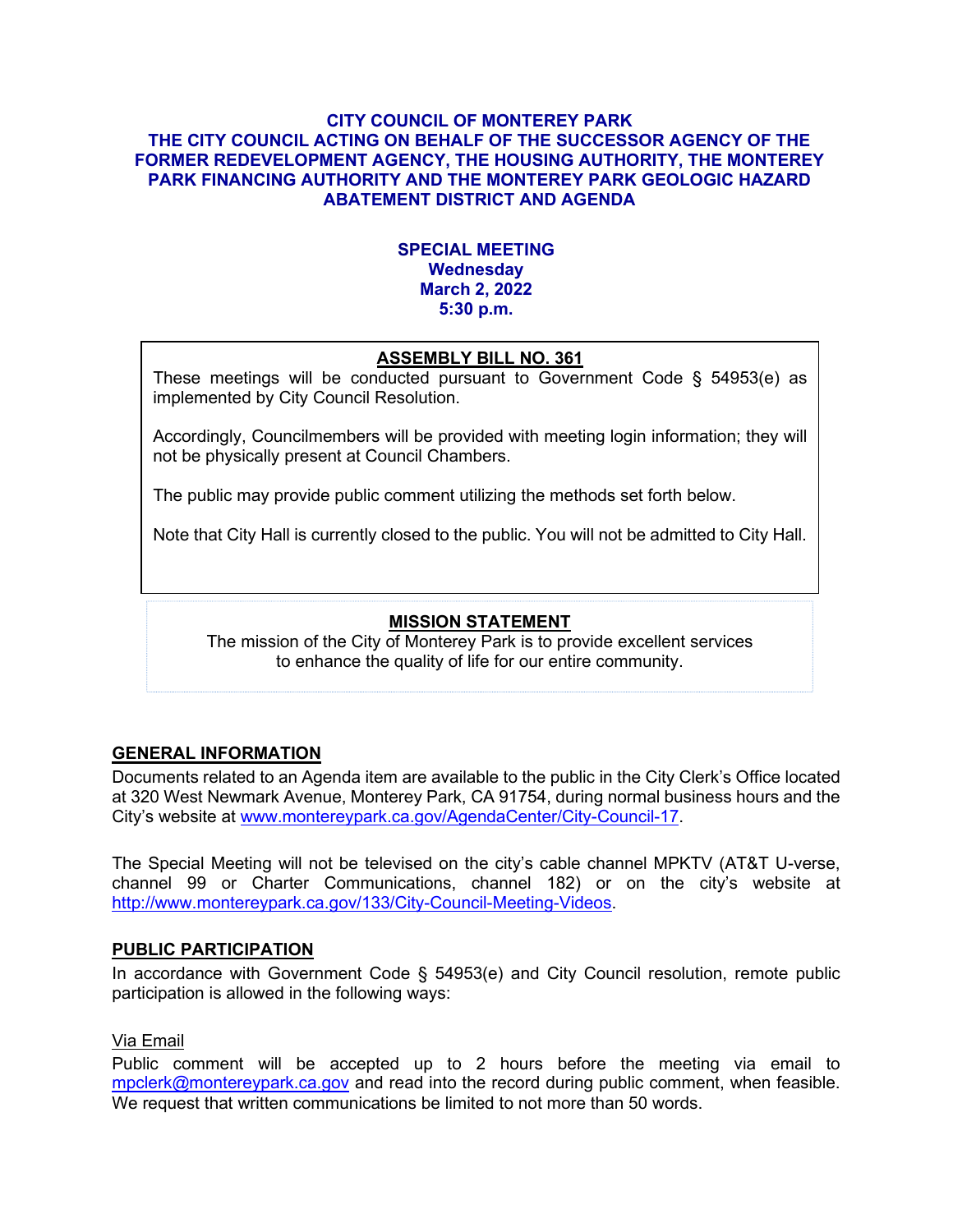### **Monterey Park City Council Special Meeting Agenda, March 2, 2022 - Page 2**

### Via Telephone

Public comment may be submitted via telephone during the meeting, before the close of public comment, by calling **(888) 788-0099** or **(877) 853-5247** and entering Zoom Meeting ID: **869 5982 8151** then press pound (#). When prompted to enter participation ID number press pound (#) again. If participants would like to make a public comment they will enter "**\*9**" then the Clerk's office will be notified, and you will be in the rotation to make a public comment. Press "**\*6**" to unmute yourself when called upon to speak Participants are encouraged to join the meeting 15 minutes before the start of the meeting. You may speak up to 5 minutes on Agenda items. Speakers will not be allowed to combine time. The Mayor and City Council may change the amount of time allowed for speakers. As part of the virtual meeting protocols, anonymous persons will not be allowed to provide public comment.

Important Disclaimer – When a participant calls in to join the meeting, their name and/or phone number will be visible to all participants. Note that all public meetings will be recorded.

| <b>CALL TO ORDER</b> | <b>Mayor</b>                                               |
|----------------------|------------------------------------------------------------|
| <b>ROLL CALL</b>     | Peter Chan, Hans Liang, Henry Lo, Fred Sornoso, Yvonne Yiu |

**PUBLIC COMMUNICATIONS**. Pursuant to Government Code Section 54954.3(a), the public may address the City Council only on matters listed on the Agenda. Those wishing to speak on an agenda item must utilize one of the methods listed above. No other public comment will be accepted. Attempts to provide comment at times not designated on the agenda may result in the City dropping you from the meeting.

#### **ORAL AND WRITTEN COMMUNICATIONS**

The City Council will recess to Closed Session following public comment and the Open Session items if any. Public participation is not allowed during Closed Session.

# **[1.] OPEN SESSION**

#### **1-A PRESENTATION REGARDING CITY COUNCIL CONSIDERATION OF POTENTIAL TO LEASE/SELL PROPERTY**

It is recommended that the City Council consider:

- (1) Receiving and filing a presentation provided by the City Manager & Economic Development Manager regarding a potential lease for a development project on property owned by the City in the Downtown Business Improvement District; and
- (2) Taking such additional, related, action that may be desirable.